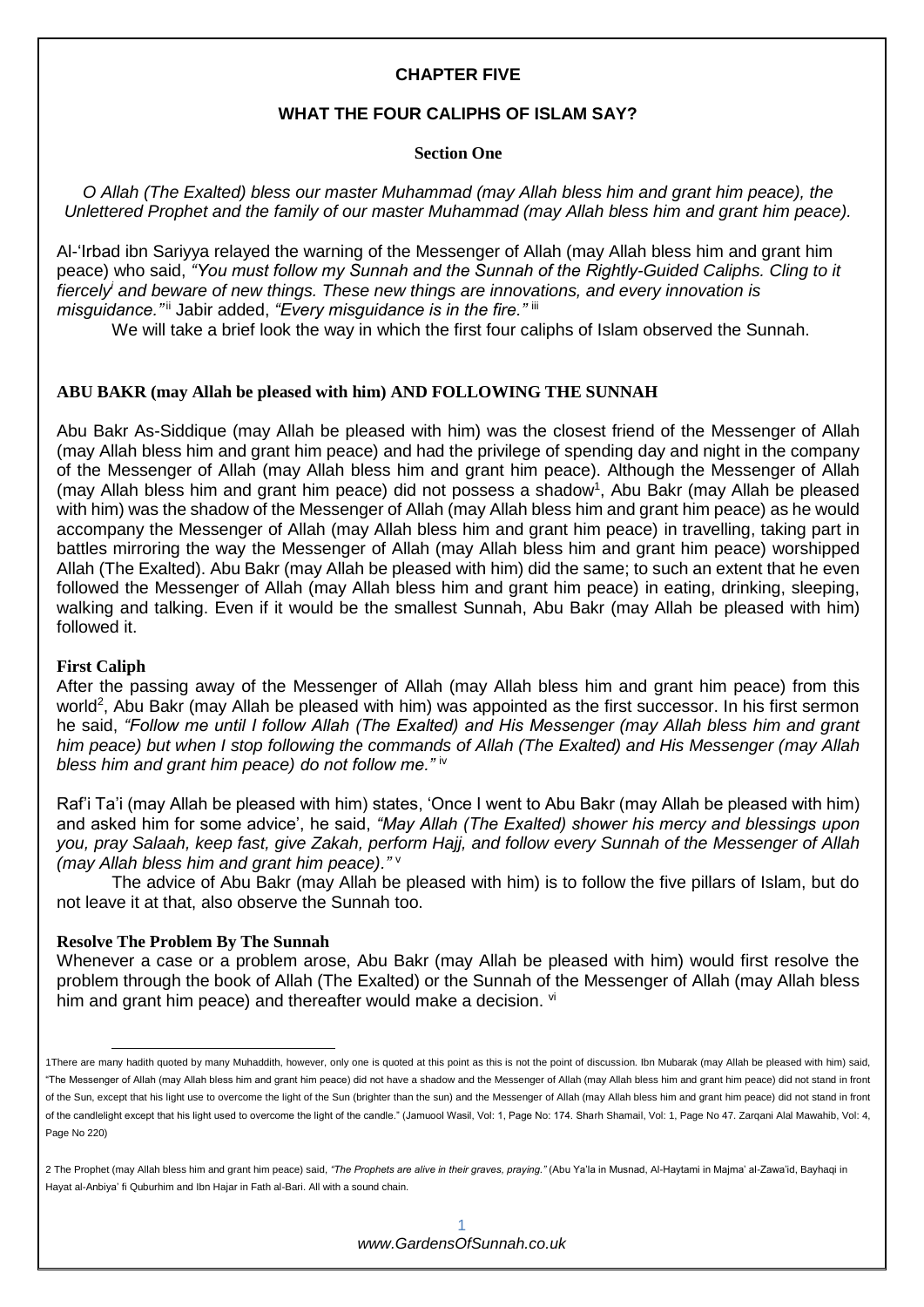Abu Bakr (may Allah be pleased with him) said, *"I have not omitted doing anything that the Messenger of Allah (may Allah bless him and grant him peace) used to do. I feared that I would deviate if I left out any of his commands."* vii

## **At The Time Of Death**

Only some time before the death of Abu Bakr (may Allah be pleased with him) he asked Aisha<sup>3</sup> (may Allah be pleased with her) *"How many sheets did the Messenger of Allah (may Allah bless him and grant him peace) have for his shroud and what day was his death? The reason for this question was that I have spent all my life following the blessed Sunnah, I also want to follow the blessed Sunnah at my death when the shroud is given to me too."* viii

Abu Hurayrah (may Allah be pleased with him) said: *"The Messenger of Allah (may Allah bless him and grant him peace) said, 'As for you, Abu Bakr, you will be the first of my Ummah to enter Paradise.'"* ix Subhanallah! He has been given the guarantee of Paradise by the Prophet (may Allah bless him and grant him peace) in this world, yet he did not discard his Salaah, nor the other pillars of Islam, nor did he discard the Sunnah of the Messenger of Allah (may Allah bless him and grant him peace), but he followed it very closely and he advised others to do so too.

### **Section Two**

## '**UMAR (may Allah be pleased with him) AND FOLLOWING THE SUNNAH**

'Umar's (may Allah be pleased with him) life was based on following the Sunnah of the Messenger of Allah (may Allah bless him and grant him peace). 'Umar's (may Allah be pleased with him) dress was simple according to the Prophet's (may Allah bless him and grant him peace) dress. The Messenger of Allah (may Allah bless him and grant him peace) always spent his life as simple as possible so both the poor and the rich could follow his blessed lifestyle equally. 'Umar (may Allah be pleased with him) spent a simple life even when he was ruling Rome and Iran. x

### **Prepare For The Hereafter**

Once Hafsa (may Allah be pleased with her) said, 'Now that Allah (The Exalted) has given you all this you should spend your life accordingly', 'Umar (may Allah be pleased with him) said, *'Have you forgotten the life of the Messenger of Allah (may Allah bless him and grant him peace)? I swear by Allah (The Exalted) I will follow the footsteps of my master so that I get the best in the hereafter'.* 'Umar (may Allah be pleased with him) kept talking about the Messenger of Allah (may Allah bless him and grant him peace) to the extent that tears flowed from the eyes of Hafsa (may Allah be pleased with her). xi

### **Leaving The Sunnah**

Once Yazeed bin Abi Sufyan and 'Umar (may Allah be pleased with him) sat to eat. After the normal food was laid down, some special food was laid. 'Umar (may Allah be pleased with him) pulled his hand away and said, *'I swear by Him who holds 'Umar's life, if you leave the Sunnah and the way shown by the Messenger of Allah (may Allah bless him and grant him peace) then Allah (The Exalted) will take away what has been given to you.'* xii

### **The Straight Path**

Sa'eed bin Maseeb narrates that, "'Umar bin Khattab (may Allah be pleased with him) (from a journey) came to Madinah and gave a sermon. After praising Allah (The Exalted) he said, *'O people! The way of the Messenger of Allah (may Allah bless him and grant him peace) meaning the Sunnah, has been left for you,*  you have to follow it this is the straight path for you, do not make people go astray."" xiii

'Umar (may Allah be pleased with him) wrote to his governors telling them to learn the Sunnah, the shares of inheritance and the dialects, saying, *"People will try to argue with you (i.e. by using the Qur'an), so overcome them with the Sunnah. The people of the Sunnah have the greatest knowledge of the Book of Allah."* xiv

<sup>-</sup>3 The daughter of Abu Bakr and the wife of the Prophet of Allah (may Allah bless him and grant him peace).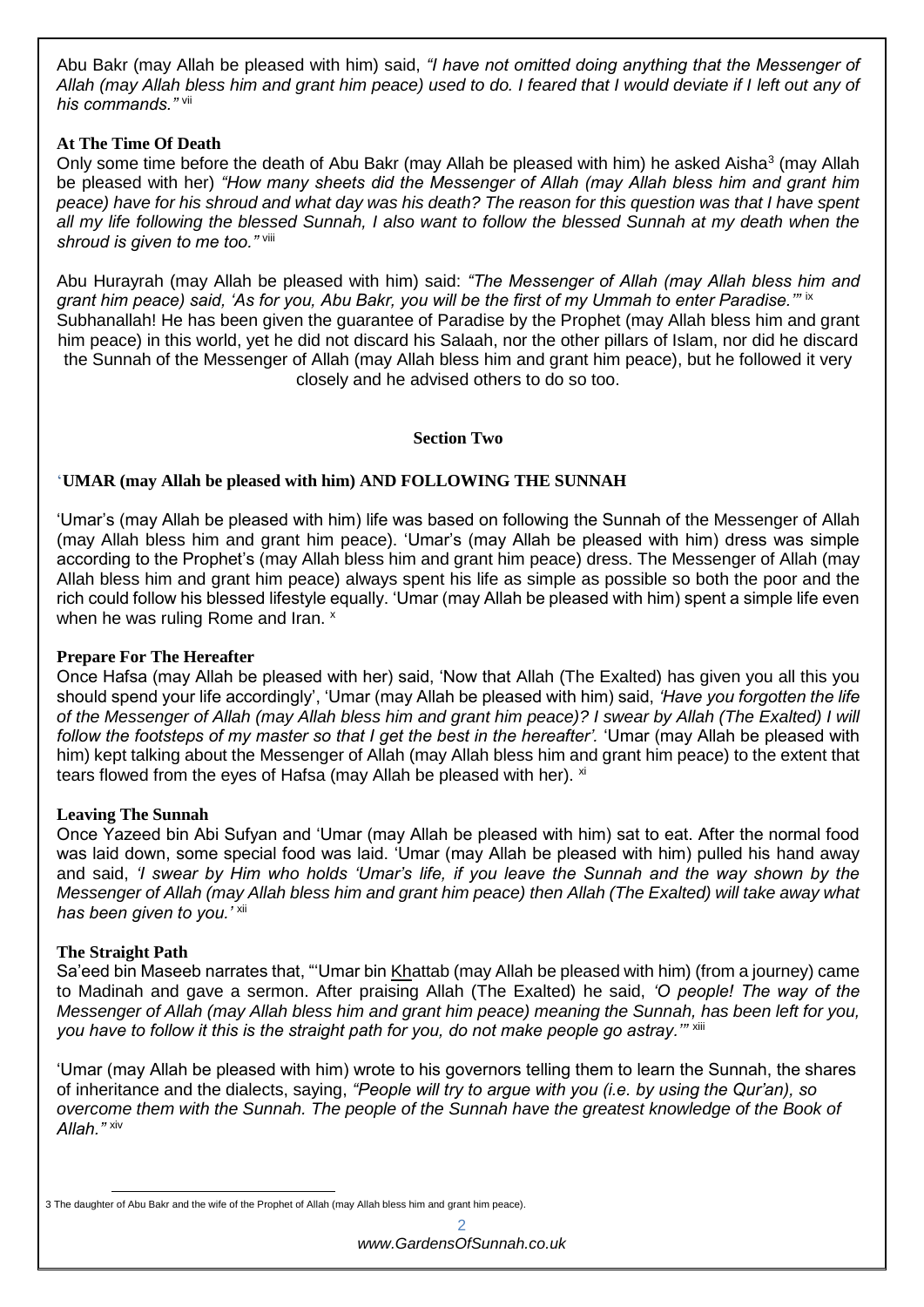When 'Umar (may Allah be pleased with him) prayed two cycles at *Dhu'l-Hulayfa*, <sup>4</sup> he said, *"I do as I saw the Messenger of Allah (may Allah bless him and grant him peace) doing.*"  $\frac{x}{x}$ 

When 'Umar (may Allah be pleased with him) looked at the Black stone, he said, *"You are a stone and can neither help nor harm. If I had not seen the Messenger of Allah (may Allah bless him and grant him peace) kiss you, I would not have kissed you."* xvi

Abu Hurayrah (may Allah be pleased with him) said, *"The Messenger of Allah (may Allah bless him and grant him peace) said, 'While I was asleep<sup>5</sup> I saw myself in Paradise, and there was a woman performing ablution beside a palace. I said, "Whose is this palace?" They said, "It belongs to 'Umar."* xvii

Subhanallah! 'Umar (may Allah bless him and grant him peace) is also granted Paradise and look at how close he would follow the Sunnah! O Allah (The Exalted) give us the ability to follow 'Umar (may Allah be pleased with him), Ameen.

### **Section Three**

# '**UTHMAN (may Allah be pleased with him) AND FOLLOWING THE SUNNAH**

'Uthman (may Allah be pleased with him) was also a very strict follower of the Sunnah of the Messenger of Allah (may Allah bless him and grant him peace) and was drowned in his love. He always feared Allah (The Exalted) and did nothing that would displease Allah (The Exalted) or His beloved Prophet (may Allah bless him and grant him peace). He would often cry due to the fear of Allah (The Exalted), death, and the concern of the hereafter and tears would flow from his eyes.

## **Bay'ah With The Prophet (may Allah bless him and grant him peace)**

He loved the Messenger of Allah (may Allah bless him and grant him peace) and all his blessed actions, to the extent that he did not let any impurity get on the hand with which he gave oath (bay'ah) to the Messenger of Allah (may Allah bless him and grant him) peace.

### **Smiling After Ablution**

He loved the Prophet (may Allah bless him and grant him peace) so much that he would observe all the actions and followed them. Once 'Uthman (may Allah be pleased with him) smiled after *Wudhu* and was asked why he smiled? He replied, *'I saw the Messenger of Allah (may Allah bless him and grant him peace) do the same.'* xviii

### **Follow Me or Leave Me**

'Uthman (may Allah be pleased with him) spent his life practising even the smallest Sunnah of the Messenger of Allah (may Allah bless him and grant him peace) and gave invitation to others to practise the Sunnah. When he became the Caliph, he stood in front of the people and said, *"Follow me until I follow the Sunnah and leave me as soon as I leave the Sunnah. If I leave or move away from the Sunnah then show me the Sunnah of the Messenger of Allah (may Allah bless him and grant him peace)."*  $\frac{1}{x}$   $\frac{1}{x}$ 

### **Passing Funeral**

-

Once a funeral was passing 'Uthman (may Allah be pleased with him) when he suddenly stood up and said, *"The Messenger of Allah (may Allah bless him and grant him peace) would do this."*  $\cdot$ 

Aisha (may Allah be pleased with her) related that the Messenger of Allah (may Allah bless him and grant him peace) gathered his garments around him when 'Uthman entered and said, *'Should I not feel shy of a man of whom the angles are shy?'* xxi

Subhanallah! This is the Messenger of Allah (may Allah bless him and grant him peace) saying this, however, we do not feel shy at all when we go against the teaching of the Messenger of Allah (may Allah

<sup>4</sup> The border (*miqat*) for the people of Madinah on their way to Hajj.

<sup>5</sup> The Messenger of Allah (may Allah bless him and grant him peace) said, *"My eyes sleep, but my heart does not sleep."* (Bukhari and Muslim. Ash-Shifa; Page: 45)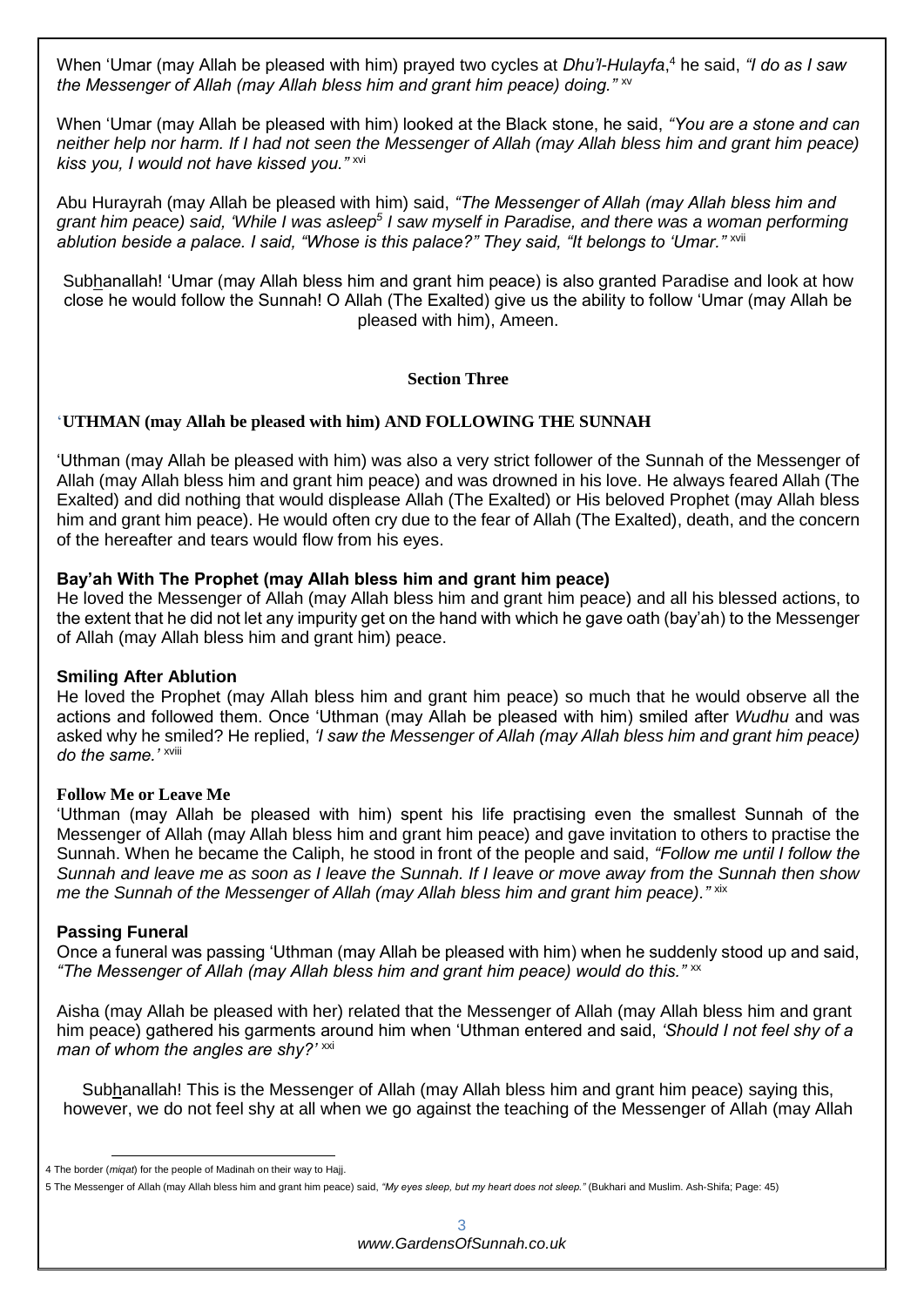bless him and grant him peace). O Allah! (The Exalted) give us the ability to follow in the footsteps of 'Uthman (may Allah be pleased with him), Ameen.

# **Section Four**

# **'ALI (may Allah be pleased with him) AND FOLLOWING THE SUNNAH**

'Ali (may Allah be pleased with him) was another companion immersed in the love of the Messenger of Allah (may Allah bless him and grant him peace) and carefully followed the Sunnah. If anyone had any questions about rules and regulations or the Sunnah, they would ask 'Ali **(**may Allah be pleased with him).

# **Hunted Meat**

Once at the time of Hajj someone presented the meat of a hunted animal to 'Uthman (may Allah be pleased with him). There was a disagreement among the people. 'Uthman (may Allah be pleased with him) said, *'You can eat the meat'*. However, some people who were in the state of *Ihraam* objected. 'Uthman (may Allah be pleased with him) said, *'It is permissible to eat the meat but not permissible to hunt it yourself. However, if someone else hunts it that is not in Ihraam it is acceptable'*. Some people said, *'This is not the Sunnah'*. 'Uthman (may Allah be pleased with him) thought why did 'Ali (may Allah be pleased with him) not tell us about this ruling?

'Ali (may Allah be pleased with him) then said, *'Those people who remember this incident give evidence for me, once the Messenger of Allah (may Allah bless him and grant him peace) was in the state of Ihraam and some meat was presented that was hunted, the Messenger of Allah (may Allah bless him and grant him peace) said, 'We are in the state of Ihraam give it to those who are not in Ihraam'*. From the gathering twelve people gave evidence to this incident and the meat that was hunted was not eaten.  $^{xxi}$ 

# **Instructing Others To Follow The Sunnah**

In the same way that 'Ali (may Allah be pleased with him) would act upon the Sunnah he instructed others to follow too. When he became the ruler after 'Uthman (may Allah be pleased with him)**.** 'Ali (may Allah be pleased with him) appointed Qais bin Sa'ad (may Allah be pleased with him) the governor of Persia. He advised him to pass this message on to the people of Persia, that *'Always follow and act upon the Sunnah and as long as you hold tight onto Allah's book and the Sunnah, Allah (The Exalted) will always assist you.*  Those who turn their faces away from the Sunnah will be discarded.'<sup>xxiii</sup>

When 'Ali (may Allah be pleased with him) joined the *Hajj* and *'Umrah* together, 'Uthman said to him, *"Why do you do this, when you know that I have forbidden the people to do it?"* He replied, *"I do not abandon a Sunnah of the Messenger of Allah (may Allah bless him and grant him peace) for the statement of anyone."* xxiv

'Ali (may Allah bless him and grant him peace) said, *"I am not a Prophet, nor have I received revelation, but I act according to the Book of Allah (The Exalted) and the Sunnah of the Prophet (may Allah bless him and grant him peace) as much as I can."* xxv

Abu Surayhah or Zaid ibn Arqam (may Allah be pleased with them) related from the Messenger of Allah (may Allah bless him and grant him peace) that he said, *'He for whom I am his master (mawla), then 'Ali is his master.'* xxvi

Habashi ibn Jinadah (may Allah be pleased with him) said, 'that the Messenger of Allah (may Allah bless him and grant him peace) said, "Ali is from me and I am from 'Ali."<sup>xxvii</sup>

The caliphs of Islam feared Allah (The Exalted) and loved the Messenger of Allah (may Allah bless him and grant him peace). They are those to whom the Messenger of Allah (may Allah bless him and grant him peace) gave them glad tidings of Paradise in this world, however, they did not leave following the Sunnah but followed it very closely.

People nowadays say, *'You don't need to do all this, as long as you have a clean heart because Allah (The Exalted) is 'Raheem' (Most Merciful) and Ghaffaar (Most Forgiving)'* of course Allah (The Exalted) is